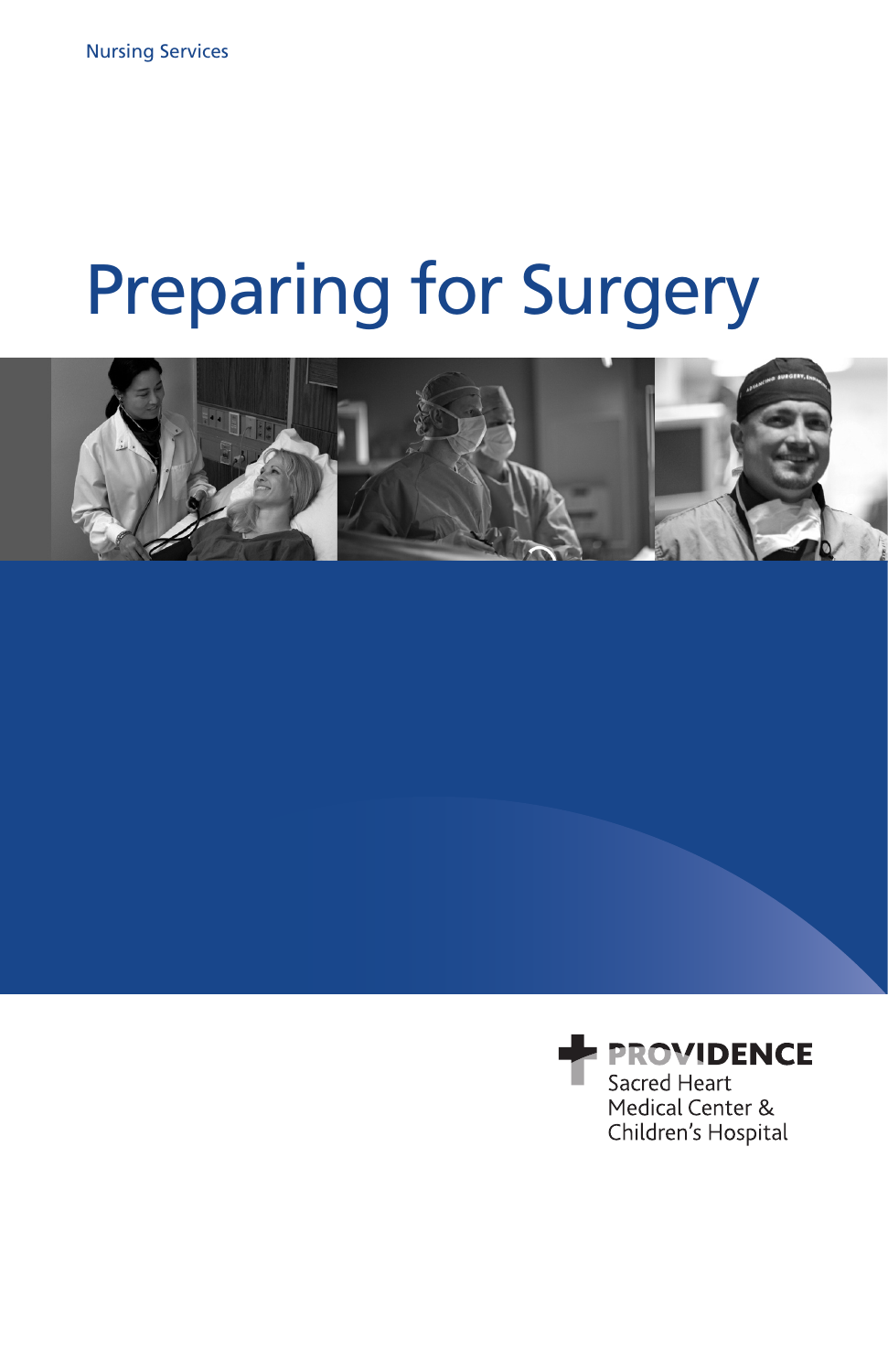# Table of Contents

| Things Other Patients Tell Us  11 |  |
|-----------------------------------|--|
|                                   |  |

**Patient:** The information presented in this booklet is based on current standards of practice. Consult your physician if you have questions or concerns.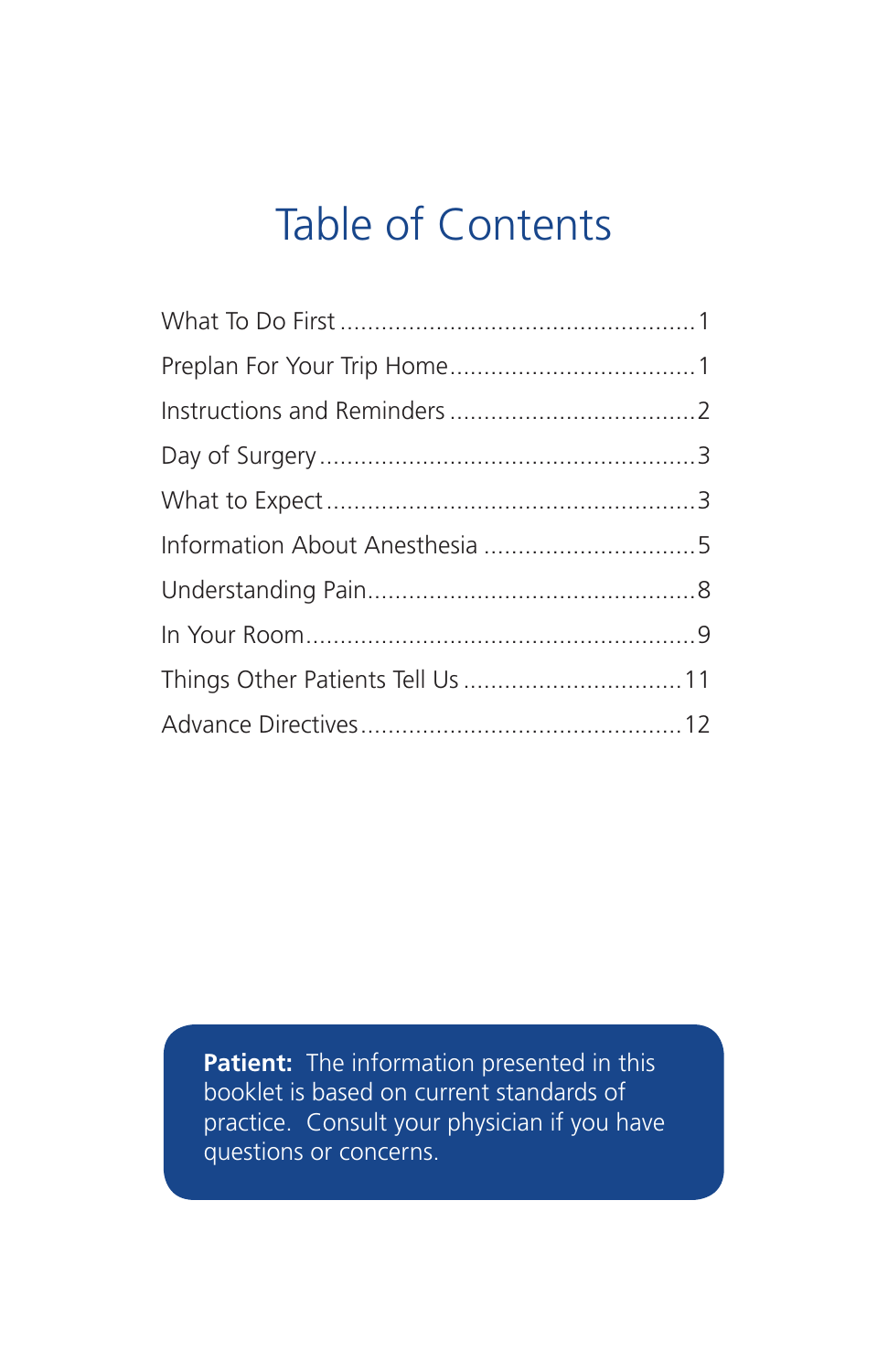# What To Do First: Pre-surgical Screening

Your doctor has scheduled you for surgery. This booklet helps you prepare for your surgery and for your recovery at home. A nurse will perform a pre-surgery interview, either by phone or in person, depending on your surgeon's preference. The nurse will ask you about your health history and medications, review your preoperation instructions with you and answer any questions you might have. If you have not been scheduled for this phone interview, please call (509) 474-3190 to schedule one.

# Preplan For Your Trip Home

The best time to plan for your care after discharge is before you enter the hospital. Discuss with your family or friends any needs you will have and how these needs will be met when you return home.

- 1. Many patients are advised not to drive for a time after surgery. Who will drive you home from the hospital? How will you get to the doctor or shop for groceries?
- 2. Can you stock your freezer with easy-to-prepare foods before your surgery? Will you need help with meals?
- 3. Will you need help bathing or showering?
- 4. Do you have stairs in your home that might cause a problem for you?
- 5. Can someone help you with household chores if you tire easily or cannot lift for a time?
- 6. Will you need someone to stay with you temporarily? Can you stay with a family member or friend for a time? **If you need help, but have no one available, let your doctor or nurse know.**

# Inpatient discharge time is 11 a.m.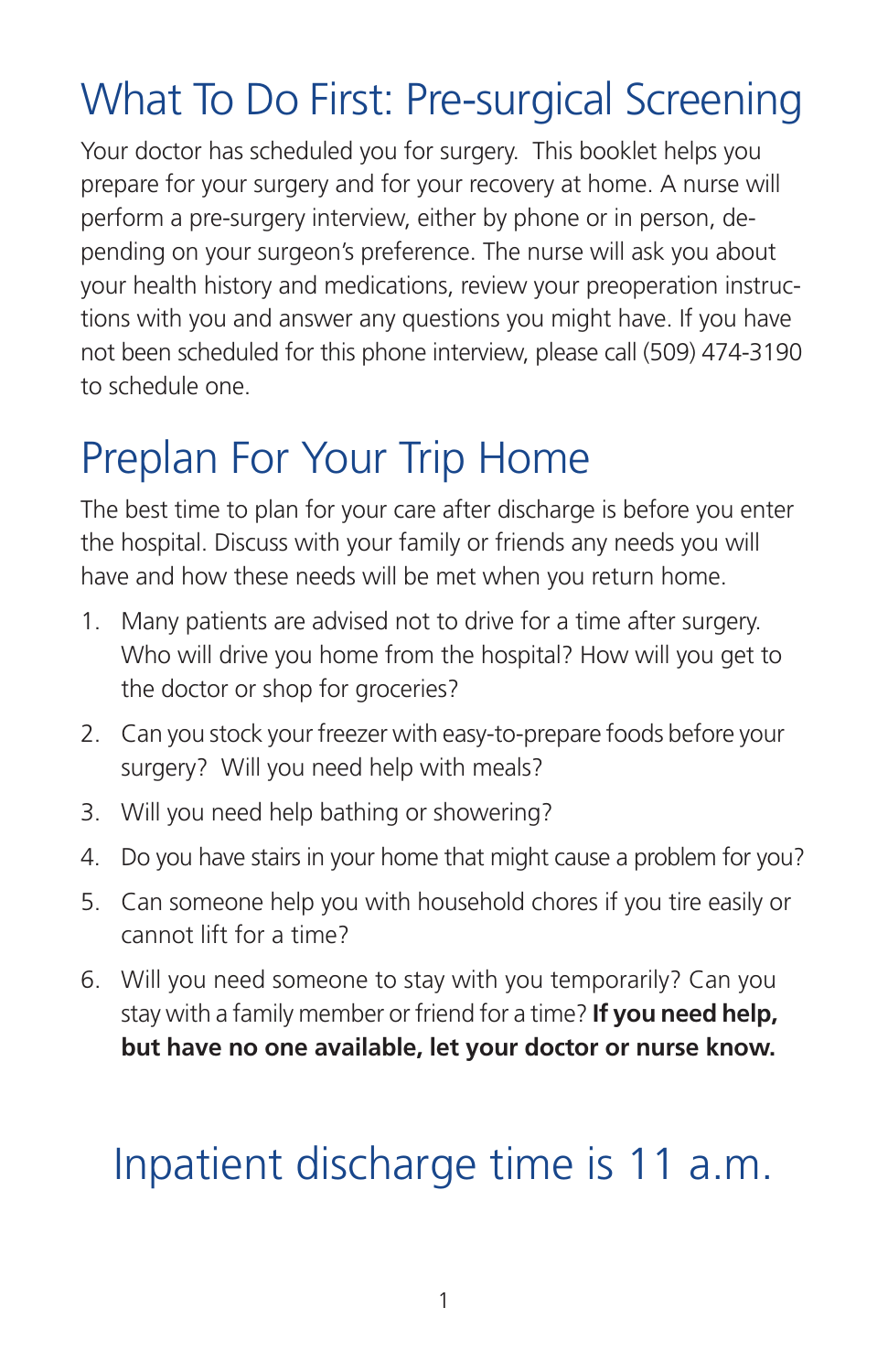# Instructions and Reminders:

- 1. **DO NOT** chew gum, eat hard candy, use cough drops or chew tobacco after midnight.
- 2. **DO NOT** eat solid food after midnight the night before surgery.
- 3. Some patients may have up to 8 oz. of clear liquids up to two hours before surgery (water, soft drinks, apple juice [no other juices], tea and coffee. No milk, cream, cream substitutes, lattes or cappuccinos). Verify with your doctor whether this is true for you.
- 4. The morning of surgery, take your usual medication, including pain medication, with a sip of water. However, **DO NOT** *take coumadin, aspirin or oral diabetic medications*.
- 5. **DO NOT** smoke the morning of surgery. Try to decrease or not smoke the day before surgery.
- 6. **Shower or bathe** and brush your teeth the morning of your surgical procedure. **DO NOT** wear make-up (especially mascara), perfume or hair products.
- 7. Leave all rings, jewelry (all piercings) and large sums of money, credit cards or other valuables at home.
- 8. If your insurance requires a co-payment, you will be asked for it at the time of admission. Bring your insurance card and photo ID.
- 9. Wear casual, loose-fitting clothing that can be folded for easy storage. Please limit your belongings to what can fit in one bag.
- 10. Valet parking is available for you and your escort. Valet parking is \$3 and no tips are accepted.
- 11.If you need transportation to the hospital for surgery, call **Northwest MedVan** at 473-6377.

### Please Note:

- You may jeopardize your safety if instructions are not followed.
- Your operation may be canceled if these instructions are not followed.
- Anesthesiologists or physicians may modify the above guidelines based on the procedure, patient characteristics or clinical situation.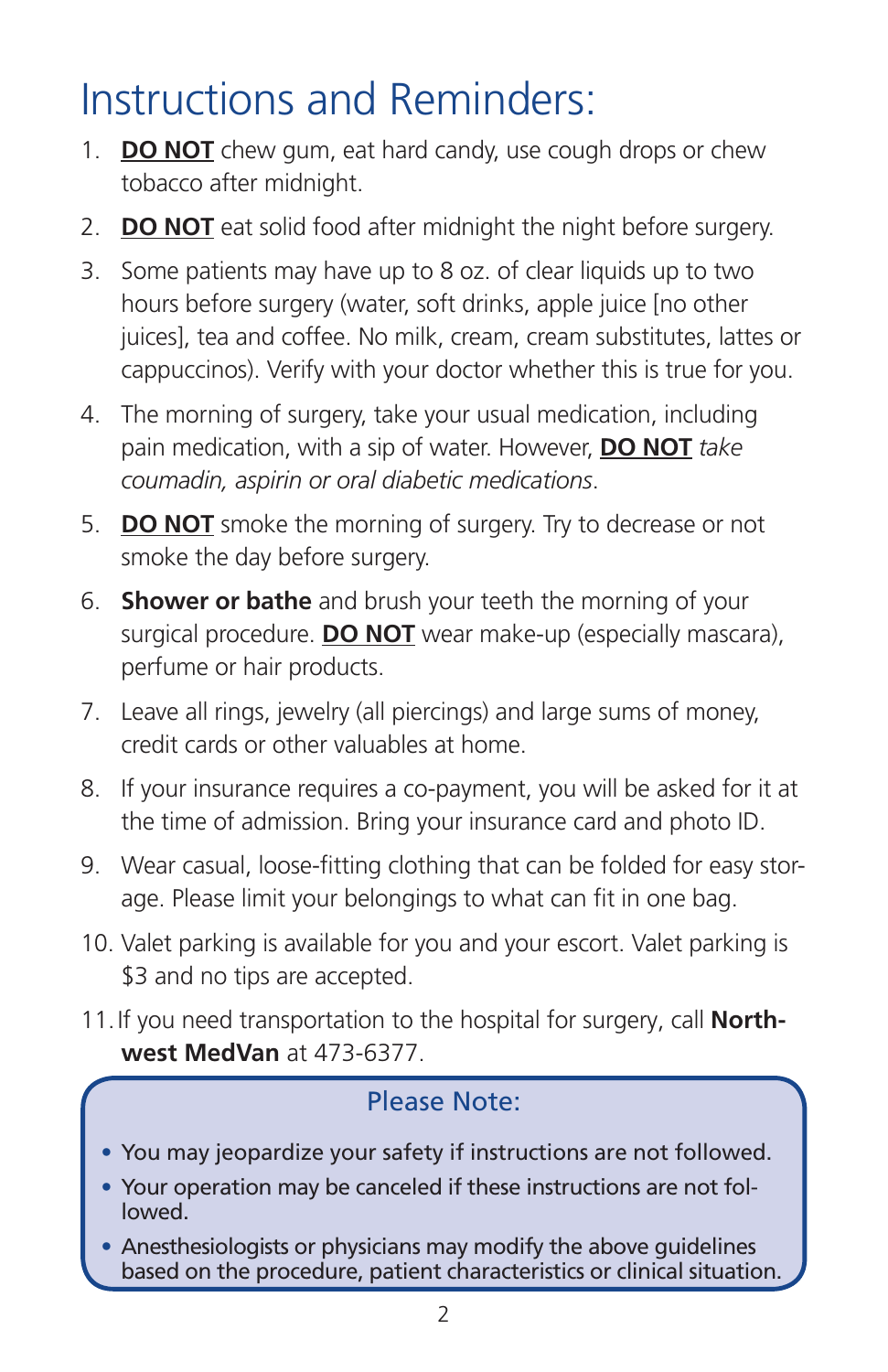# Day of Surgery

### **Please report to:**

 $\Box$  Sacred Heart Surgery Center–Main floor, West Tower\*

 $\Box$  Sacred Heart Doctors Building Day Surgery–5th floor\*

on \_\_\_\_\_\_\_\_\_\_\_\_\_\_\_\_\_\_\_\_ at \_\_\_\_\_\_\_\_\_\_ a.m./p.m.

Your surgery is scheduled for \_\_\_\_\_\_\_\_\_\_\_\_\_\_\_\_\_ at \_\_\_\_\_\_\_\_ a.m./p.m.

\*See map on back cover for appropriate area.

## What to Expect

### Admitting Unit

Your nurse will prepare you for surgery. A special plastic tube called an "IV" is placed in a vein in your hand or arm to give you medications and fluid during the time you cannot eat or drink. Before you go to surgery, you should remove eyeglasses or contact lenses, dentures, removable bridgework and all jewelry (including body piercings). Once you leave for the operating room, have your family or friends check in at the surgery waiting area. Volunteers are available to assist them while you are in surgery and recovery.

### **Surgery**

Your surgeon and anesthesia provider will visit you before you are taken into the operating room.

- In the operating room, nurses help you onto the operating table.
- The anesthesia provider might give you medication through your IV.
- You might be sedated, have a portion of your body numbed or be asleep for your surgery. Your anesthesia provider will discuss the appropriate plan for your care with you.
- Nurses in a special unit called the Post-anesthesia Care Unit (PACU) care for you while you awaken from anesthesia.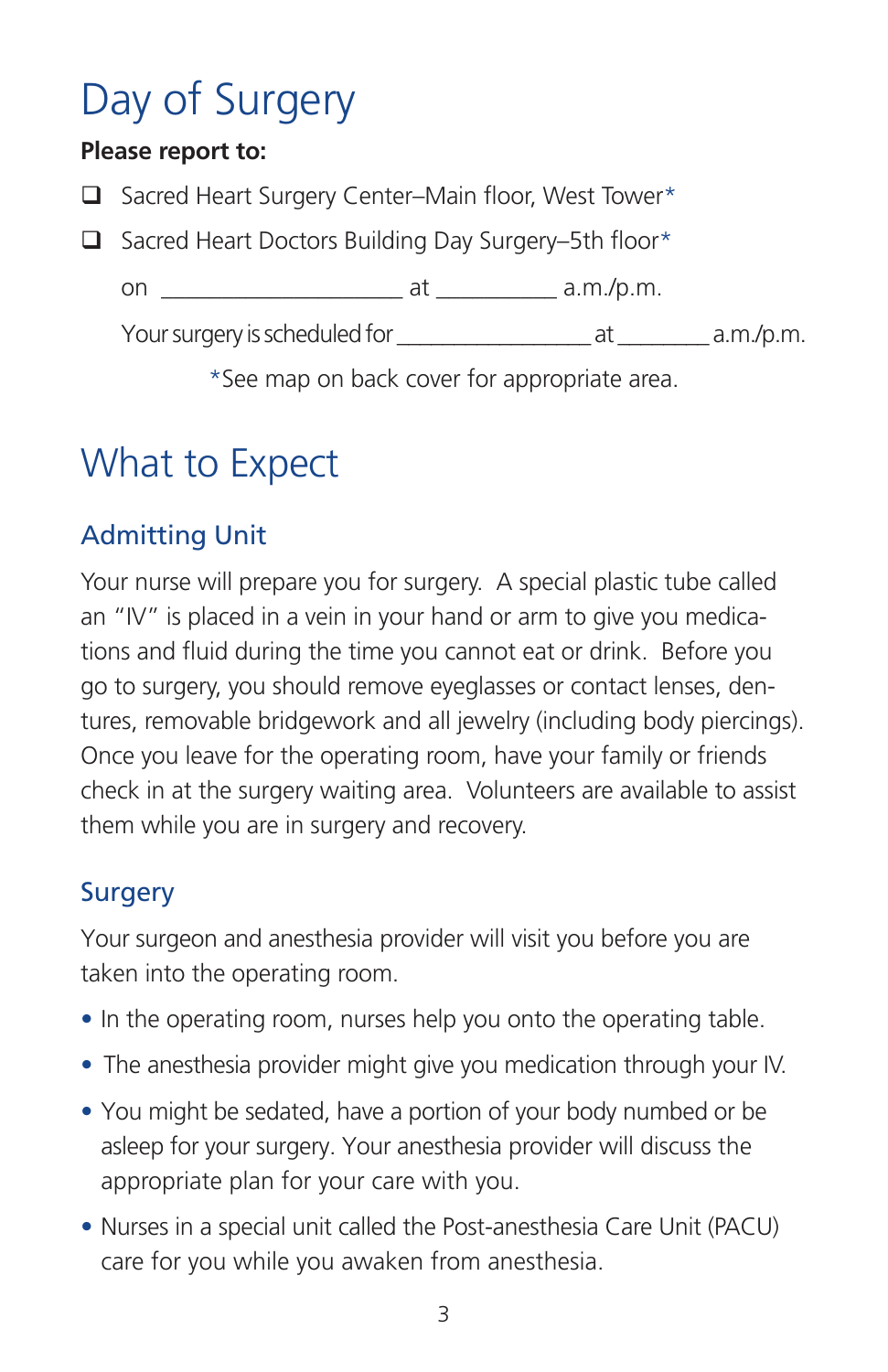### The Post-Anesthesia Care Unit (PACU)

- Your nurse gives you medication to help manage your pain.
- Your blood pressure and dressings are checked often.
- Depending upon the type of surgery you have had, you may have some drainage tubes.
- Some people feel chilly after surgery. Let your nurse know if you want another blanket.
- You will hear others near you, as other patients are observed in the same large room.
- If you need to use a bedpan/urinal, just ask. We will provide for your privacy.
- The nurse will work with you to help manage your pain.

### Inpatients:

- 1. After surgery, you will be in the PACU for 1–2 hours and then you will be admitted to your room on a surgical unit for continued care.
- 2. We suggest you bring the following into the hospital with you: slippers, robe, toothbrush/toothpaste, comb/brush, razor and other personal care items.
- 3. Family members may check with the nurses for instructions regarding where to wait to talk with the surgeon.

### Outpatients:

- 1. If you have been given a sedating medication or anesthetic, you will **NOT** be allowed to drive yourself home after surgery. Please make arrangements for someone to drive you home.
- 2. Arrange for a capable adult to check on you after surgery and to be sure you can follow your post-op instructions.



Sacred Heart Medical Center is a smoke-free facility.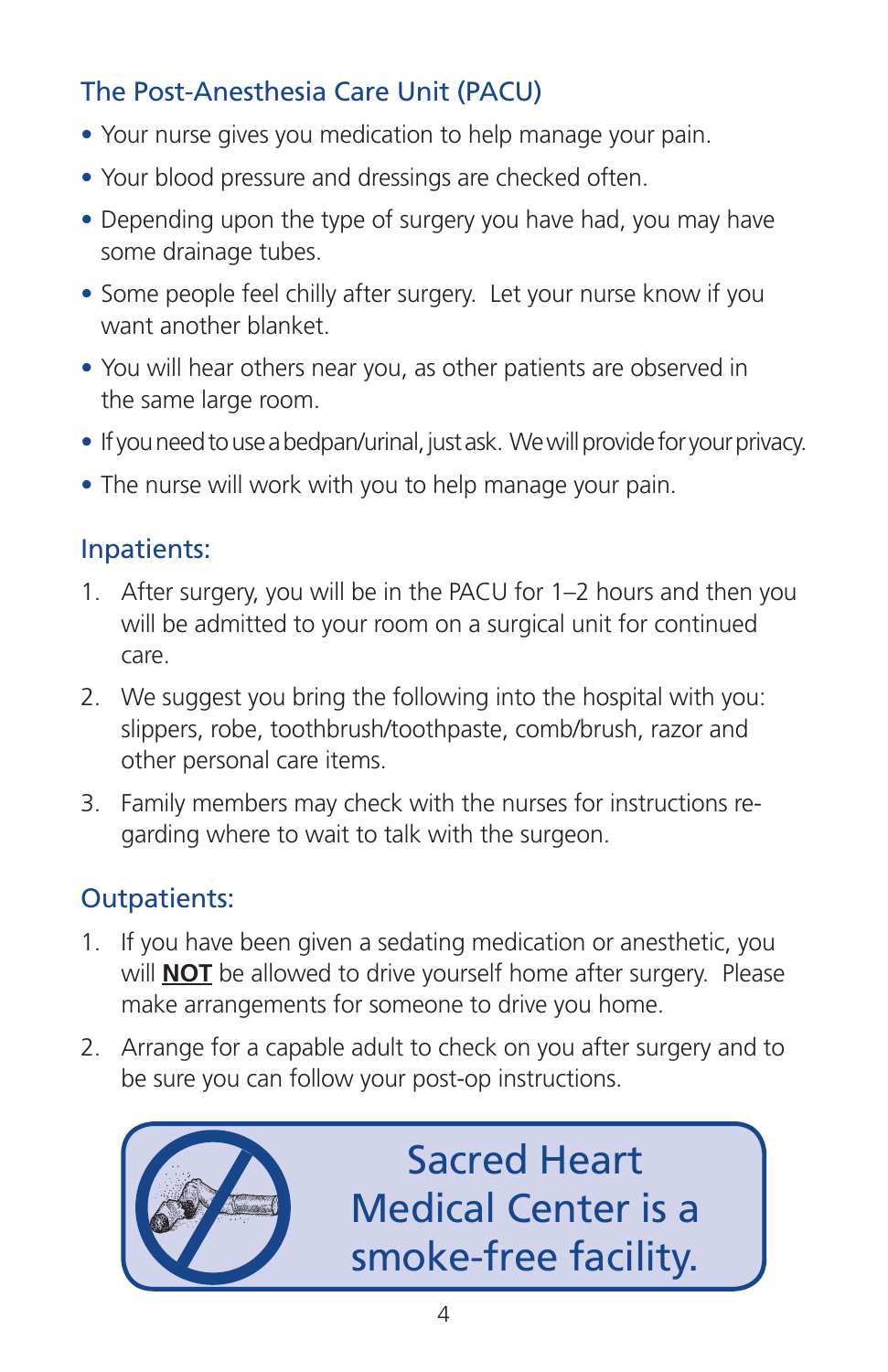# Information About Anesthesia

### Your Role

You are an important member of the health care team, along with your doctors and nurses. After reading this information, please ask questions about anything you don't understand. You will have the opportunity to talk with an anesthesia provider during a visit before your surgery or on the day it takes place.

### Types of Anesthesia

### **There are three main types of anesthesia:**

- **General anesthesia—**You are unconscious and unaware of the surgery or other sensations. There are a number of general anesthetic drugs. Some are gases or vapors inhaled through a breathing mask or tube and others are medications introduced through a vein.
- **• Regional anesthesia—**A medication is injected near a cluster of nerves to numb a part of your body that requires surgery. You may be awake or sedated (very drowsy). You do not see or feel the actual surgery take place. Regional anesthesia includes spinal blocks, epidural blocks and arm and leg blocks. An advantage of regional anesthesia is that it often provides some pain relief for a period of time after your surgery.
- **• Local anesthesia—**You receive an injection into the skin to numb a specific area. Other medications may be given to make you drowsy.

You need to let your anesthesia provider know your wishes regarding anesthesia. He/she and your surgeon will decide the best anesthesia for you, allowing for your desires whenever possible. These options will be discussed with you before surgery.

### The Anesthesia Team

Anesthesia is given by anesthesiologists and certified registered nurse anesthetists (registered nurses with specialized training in anesthesia). They will ensure your safety and comfort during your surgery.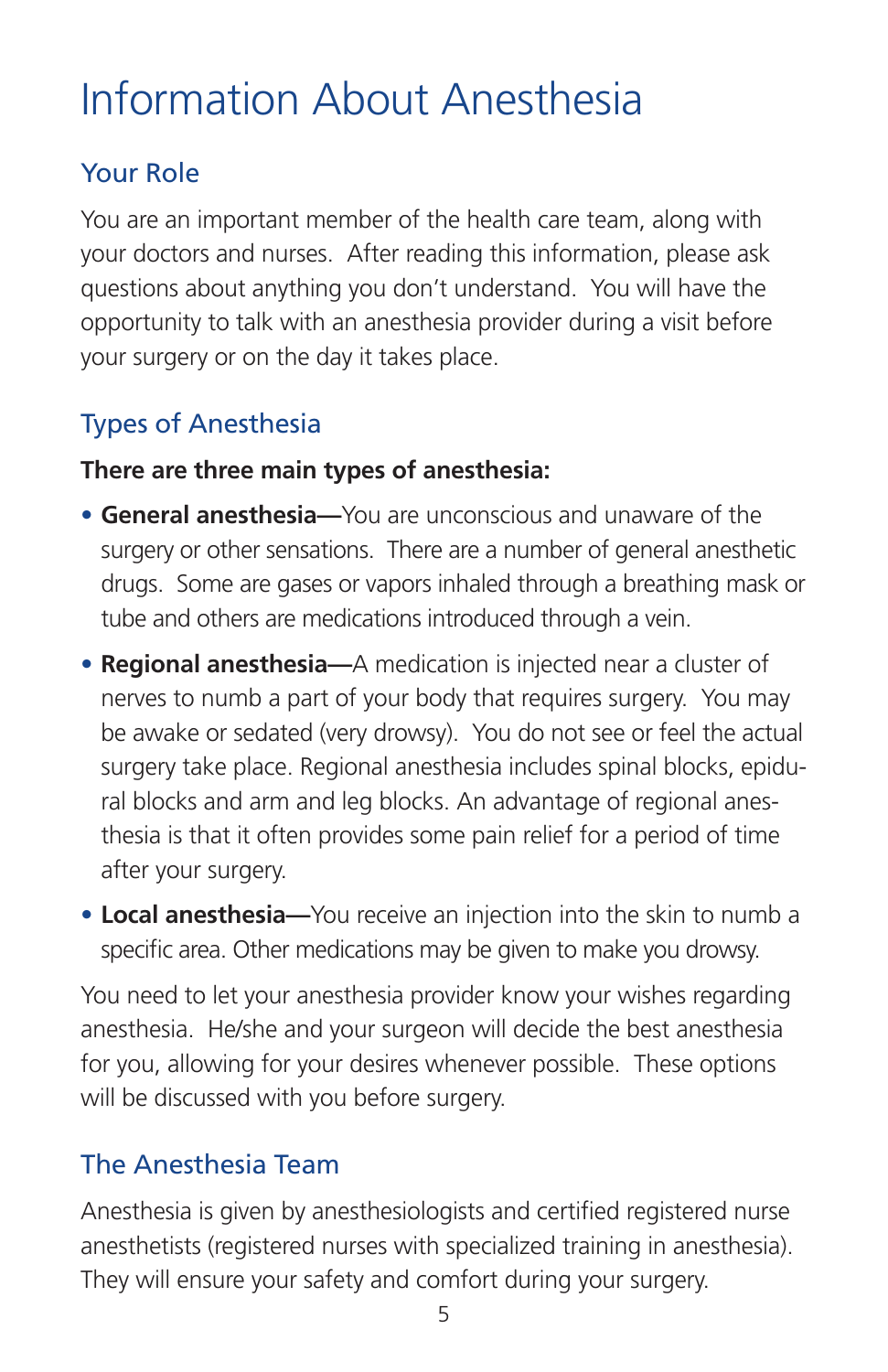- Anesthesiologists are physicians who have completed a residency program in anesthesia. They are in charge of your care during surgery and recovery. If any medical problems arise during your surgery, your anesthesiologist will diagnose and treat the problem.
- Certified registered nurse anesthetists (CRNAs) are nurses who have graduate education in anesthesia. Sacred Heart offers a training program for these nurse specialists and students who are receiving their clinical experience. They may be involved in your anesthesia, under the close supervision of anesthesiologists.

### Before Surgery

Anesthesia and surgery affect your entire body, so it is important for those providing your anesthesia to know as much about you as possible. Before your surgery, you may be scheduled for a visit with an anesthesiologist to review your medical history and your physical condition. This visit might be scheduled by the nurse who performs your pre-surgery phone interview.

You should bring a *list* of all medications you take on a regular basis or have taken recently with you to the preoperative visit and/or on the day of your surgery. Include over-the-counter medications such as pain relievers, too. It is best to include the dose information from the medication label on your list. The dose is commonly shown in milligrams (mg). For example, "100 mg" stands for 100 milligrams. Do not bring the actual medications with you.

Sharing your detailed medical history and drug list with your anesthesia provider is very important. This information and the laboratory data from your tests is the basis upon which many anesthetic decisions are made.

Cigarettes and alcohol affect your body just as strongly and sometimes more than any of the medically prescribed drugs you may be taking. Because of their effects on your lungs, heart, liver and blood, cigarette or alcohol consumption can change the way an anesthetic drug will work during surgery. It is crucial to let your anesthesia provider know about your consumption of these substances.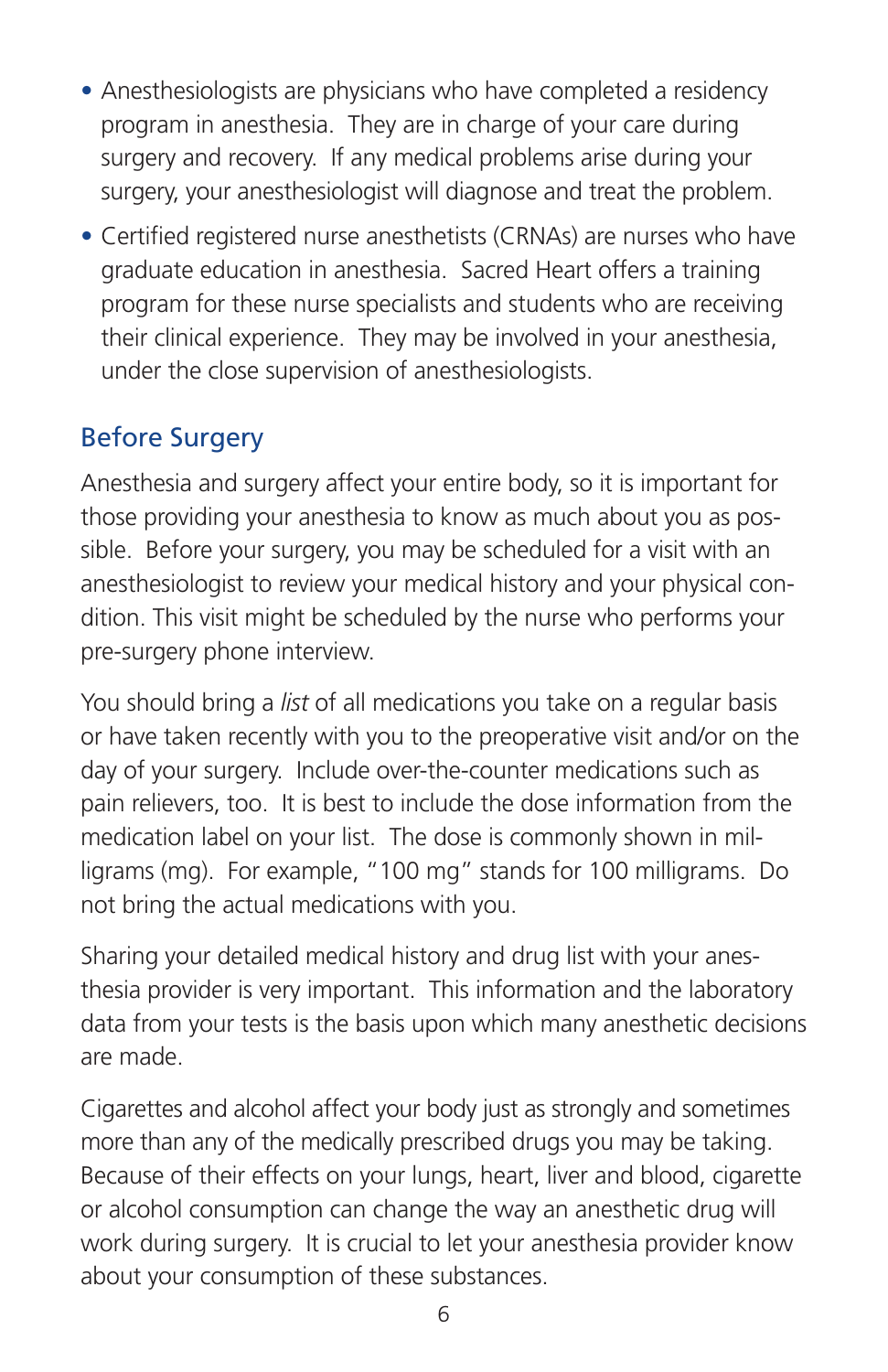This is also true for "street drugs"—marijuana, cocaine, amphetamines, etc. People are sometimes reluctant to discuss such things, but all conversations between you and your doctor and nurse are confidential. Your anesthesia provider's only interest in this subject is to learn enough about your physical condition to provide you with the safest anesthesia possible. Honesty is the best—and safest—policy.

Your surgery and the types of anesthesia and their benefits and risks are explained to you during this visit. Laboratory tests and prescriptions for medications, if needed, are ordered.

If you haven't met with your anesthesia provider before coming to the hospital for surgery, you will have that opportunity immediately before your surgery.

### Risks and Benefits of Anesthesia

Your anesthesia provider will discuss the risks and benefits of different types of anesthesia. While uncommon, complications or side effects can occur. Based on this discussion, a decision is made about which anesthetic you will receive.

Be assured that during your surgery, you are carefully monitored and measures are taken to avoid any complications from the anesthesia.

### During Surgery

Your anesthesia providers are responsible for your comfort and wellbeing before, during and after surgery. If you have medical conditions like diabetes, asthma, high blood pressure, arthritis or a heart condition, your anesthesia providers are well prepared to monitor and treat these during surgery and after.

### After Surgery

Your anesthesiologist is responsible for your care in the recovery room, (the PACU). Specially-trained registered nurses monitor your condition and vital signs as the anesthesia wears off. It is important to let your nurse know if you are having post-operative pain (using the 1-10 scale) so you can receive medication to control your pain.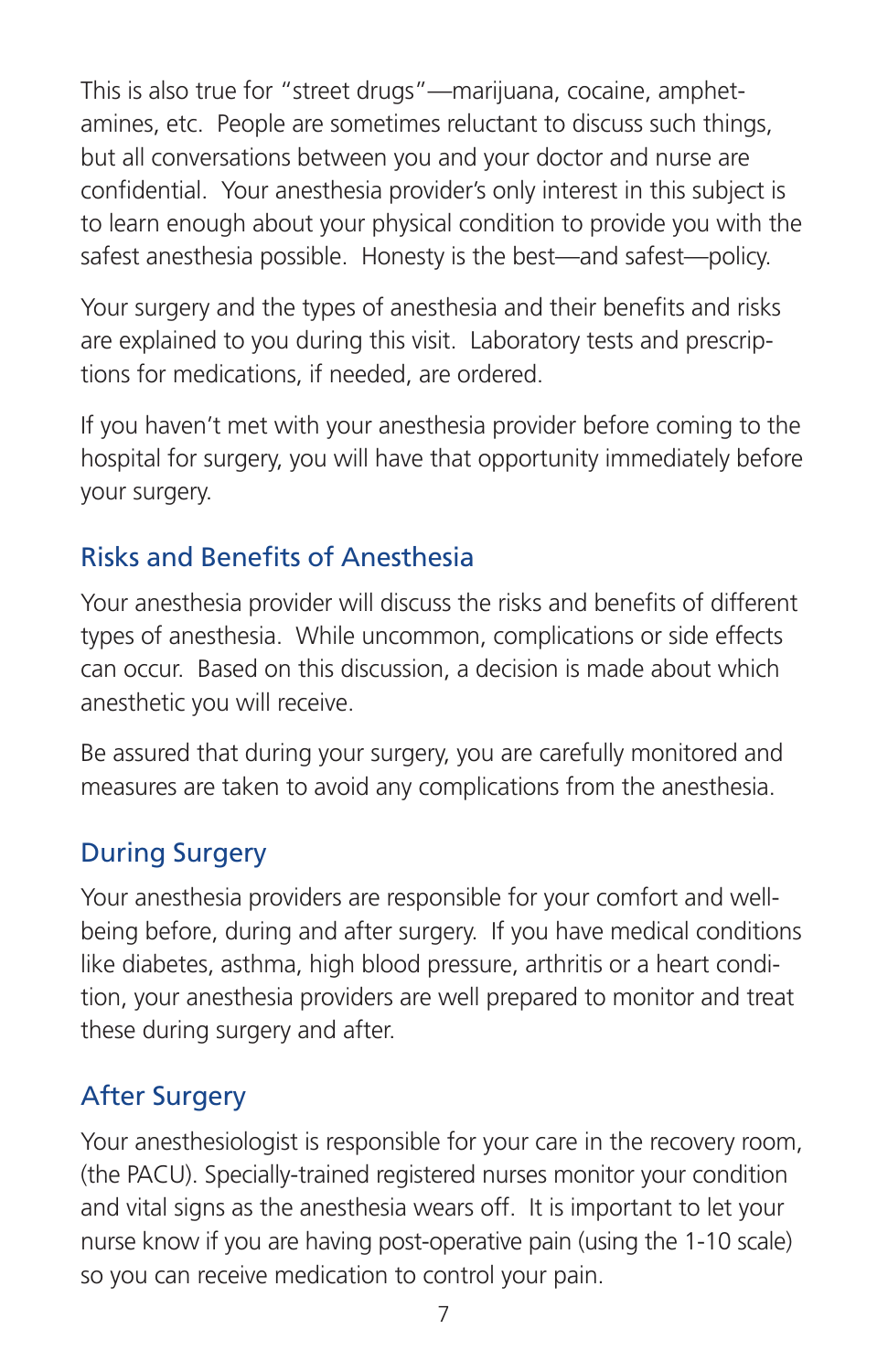### Important Things To Remember

Notify your surgeon of any change in your health, such as a cold, flu, bronchitis or an infection of any kind that develops before you come for surgery. Your surgeon may decide to delay your surgery until after you have recovered.

Many people worry about anesthesia and surgery. If you know what to expect, you may be more relaxed. Talk with your anesthesiologist and CRNA. Ask questions about any concerns you have.

### Billing

You will receive a bill from both Sacred Heart and your anesthesiologist. The bill from the Medical Center includes the charges for the CRNA, the operating and recovery rooms, medications and equipment used. The bill from your anesthesiologist covers his or her professional services just as any other physician involved in your care at the hospital.

If you have questions or concerns about finances, the business office at the Medical Center can help.

# Understanding Pain

### What is pain?

Pain is a sensation that hurts. It may cause discomfort, distress or agony. Whether it is steady or throbbing, stabbing, aching or pinching, only you can describe it or define it. **If you think you are in pain, you** *are* **in pain.**

### Pain Management Goal

Pain can be managed! You can manage pain before it controls you.

### **Communicate**

### **If you hurt, say so! Pain management requires good communication.**

Never assume physicians or nurses know you are in pain.Report any new pain or changes in your pain.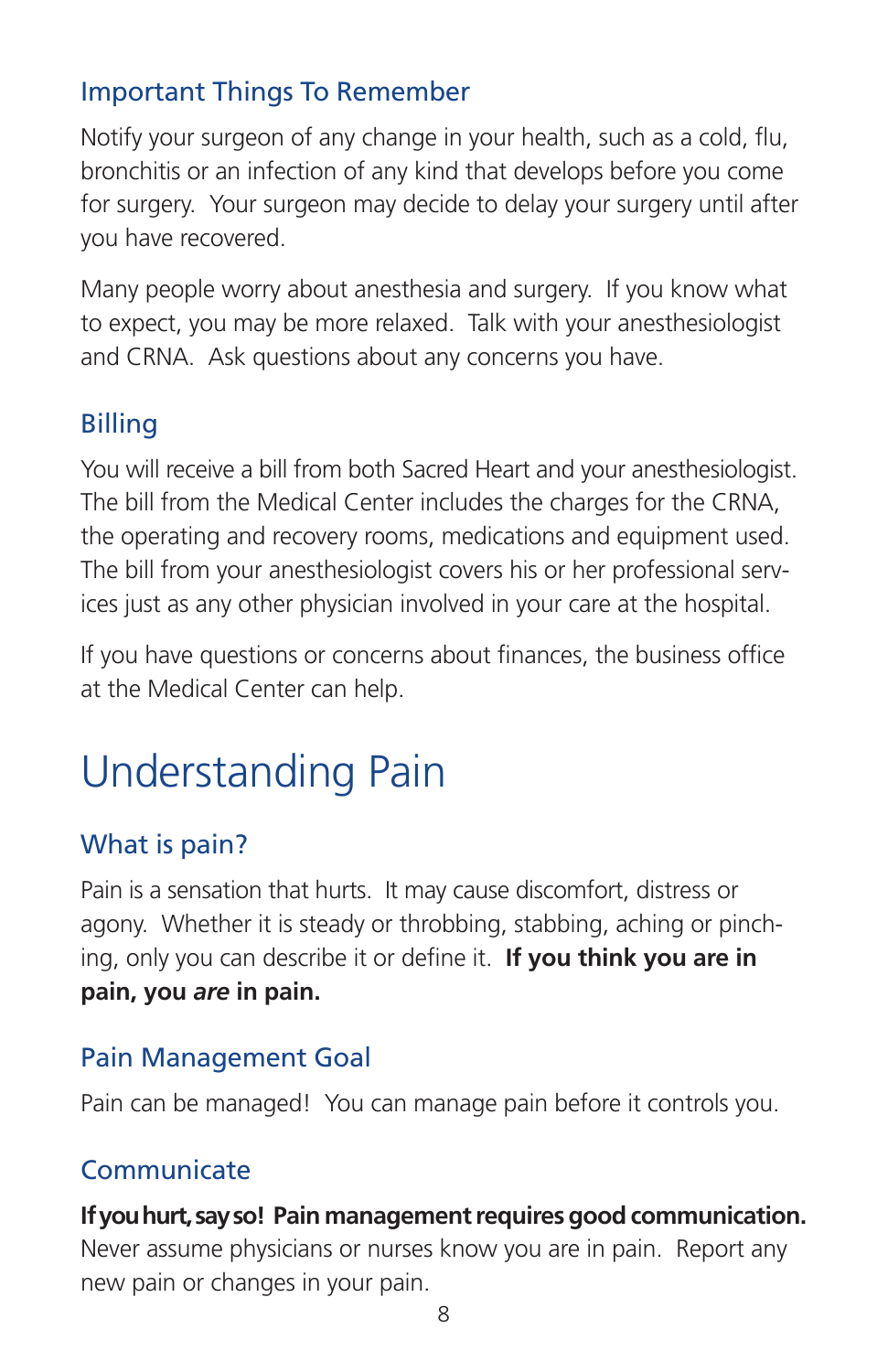### If You Have Chronic Pain

If you have chronic pain and take pain medications at home, please inform your nurse, anesthesiologist and surgeon. You may need a different pain management plan to deal with your pain after surgery.

### Use a Pain Scale

Help others understand by rating your pain on a scale of 0 to 10. If "0" is no pain and "10" is excruciating pain, what number would you give your pain?



© Wong-Baker FACES Pain Rating Scale

# In Your Room

Your nurses continue to check your blood pressure, dressings and tubes. This is **routine**; it does **not** mean that anything is wrong.

### Feel Better and Recover Faster

Because activity helps your strength return, your nurse helps you to turn, sit up and get out of bed very soon after surgery. Activity also helps prevent complications such as blood clots and pneumonia.

### Exercises To Do in Bed

### *(unless otherwise directed by your physician or nurse)*

To improve circulation and prevent blood clots in your legs, perform the following exercises every two hours while you are in bed:

- With heels resting on the bed, point your toes toward the wall, then point them toward the ceiling.
- Make circles with your feet by rotating each foot in all directions.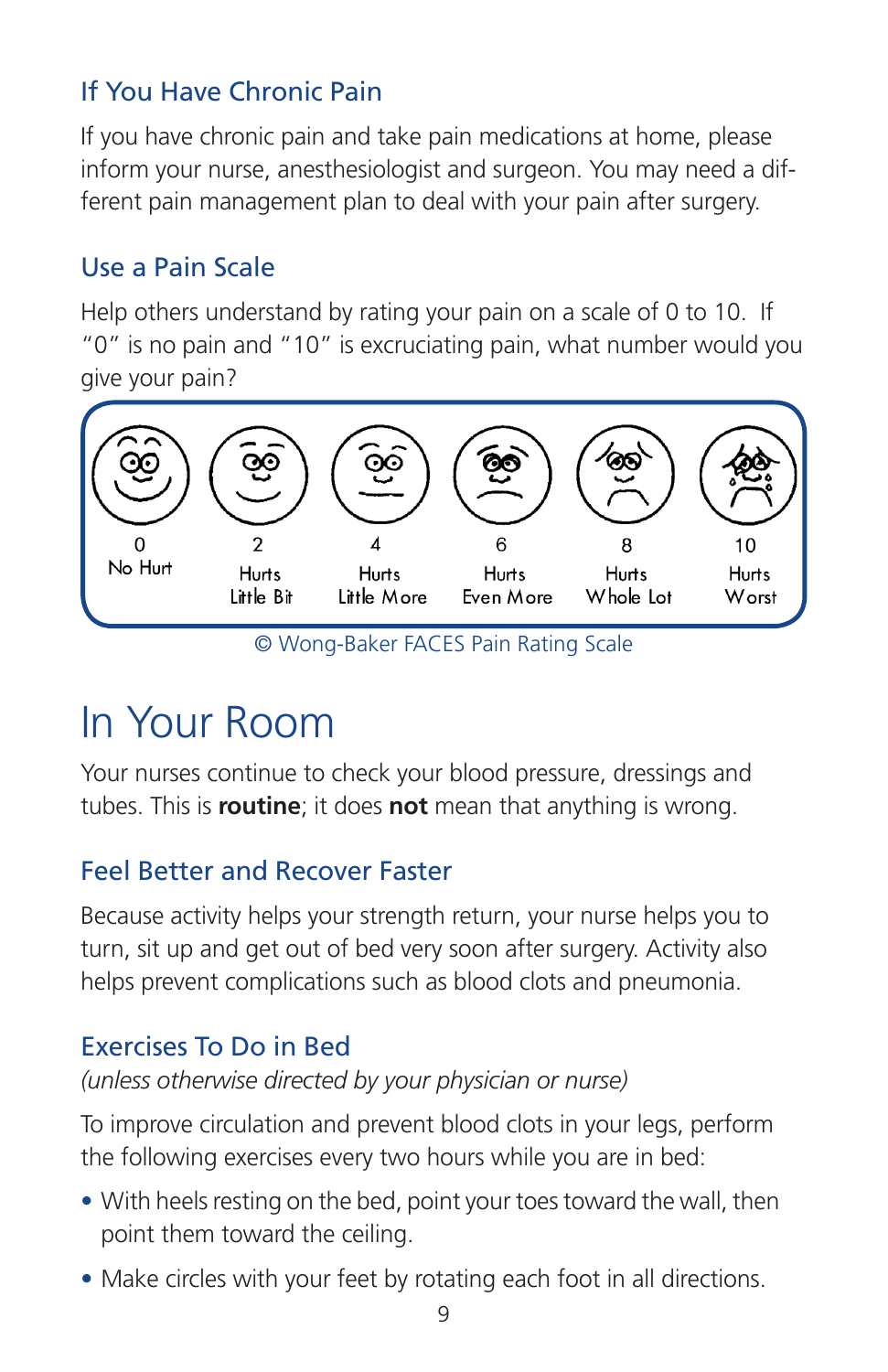

### **Walking**

Walking is good for you, but remember to start slowly! Use pain medication as needed so you can move more easily.

- For your safety, allow your nurse to assist you the first few times you get up; medications can affect your balance.
- Everyone is weak after surgery. Plan to go only as far as you can walk AND still walk back to your room.
- Stand erect, eyes ahead; don't look down.

### Take Care of Your Lungs

Inactivity and anesthesia increase the risk of pneumonia. Smoking is also very bad for your lungs, especially after surgery. The following steps will help prevent breathing problems and speed recovery.

### • **DON'T SMOKE!**

- Breathe deeply.
- Every hour or so:
	- Take several slow, deep breaths to fill the bottom of your lungs.
	- Then, support abdominal or chest incisions with a pillow while you **COUGH.**
	- It is important to use your pain medication so you will be able to cough forcefully and breathe deeply.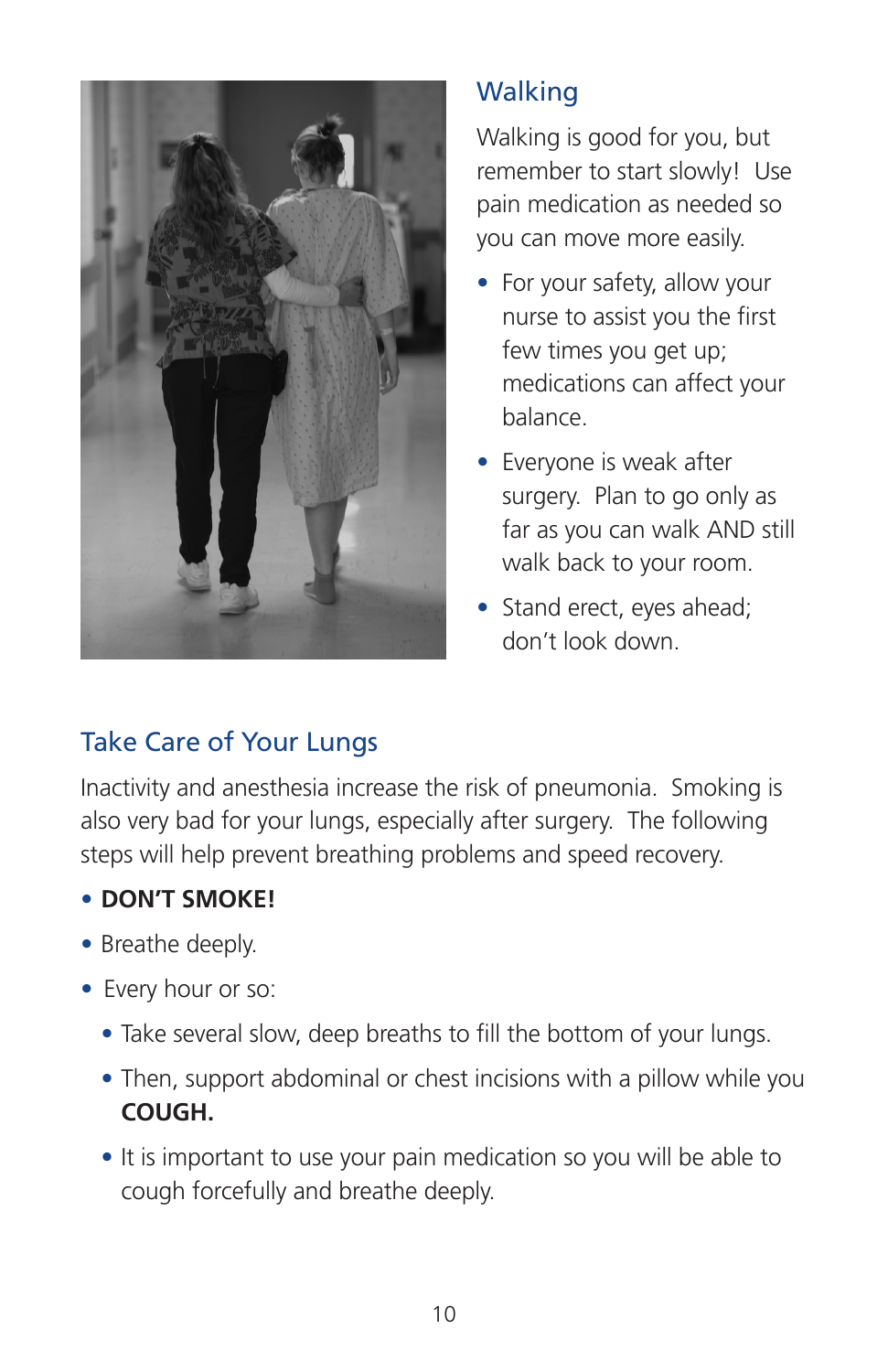# Things Other Patients Tell Us They Wish They Had Known

### *"I was afraid my incision would come open."*

You don't need to worry about your incision. Your stitches will support your wound. Let your nurse show you how to get up and move without straining.

### *"I didn't want to use pain medicine. I was afraid I might get addicted."*

Addiction almost never occurs in the few days pain medications are used after surgery. Studies show that patients who prevent pain by using regular, small doses of medication need *less* medicine than those who try to "tough it out." So take your pain medicine! It is important to your recovery that you are comfortable.

### *"I was afraid to move. I thought moving would make my drain tubes fall out!"*

Even if you have a drain tube after surgery, it is **alright** for you to move and to get out of bed. Your nurse will show you how.

### *"I didn't know I might have trouble urinating after surgery."*

Not everyone has trouble urinating after an operation, but some people do. Surgery is stressful and some medications make it harder for you to urinate. This is usually a **temporary** problem. Tell your nurse so he/she can help!

### *"I was weak after surgery. I thought something else was wrong with me!"*

Everyone feels weak after surgery. Your body is working very hard to heal itself. Activity can help your strength gradually return. Do a little more each day without overdoing it. Rest is important, too.

### *"I was embarrassed when they asked me if I was passing gas. I was raised to be discreet about such things."*

Embarrassing or not, passing gas is a good sign after surgery. It means that it is okay for your doctor to allow you to eat.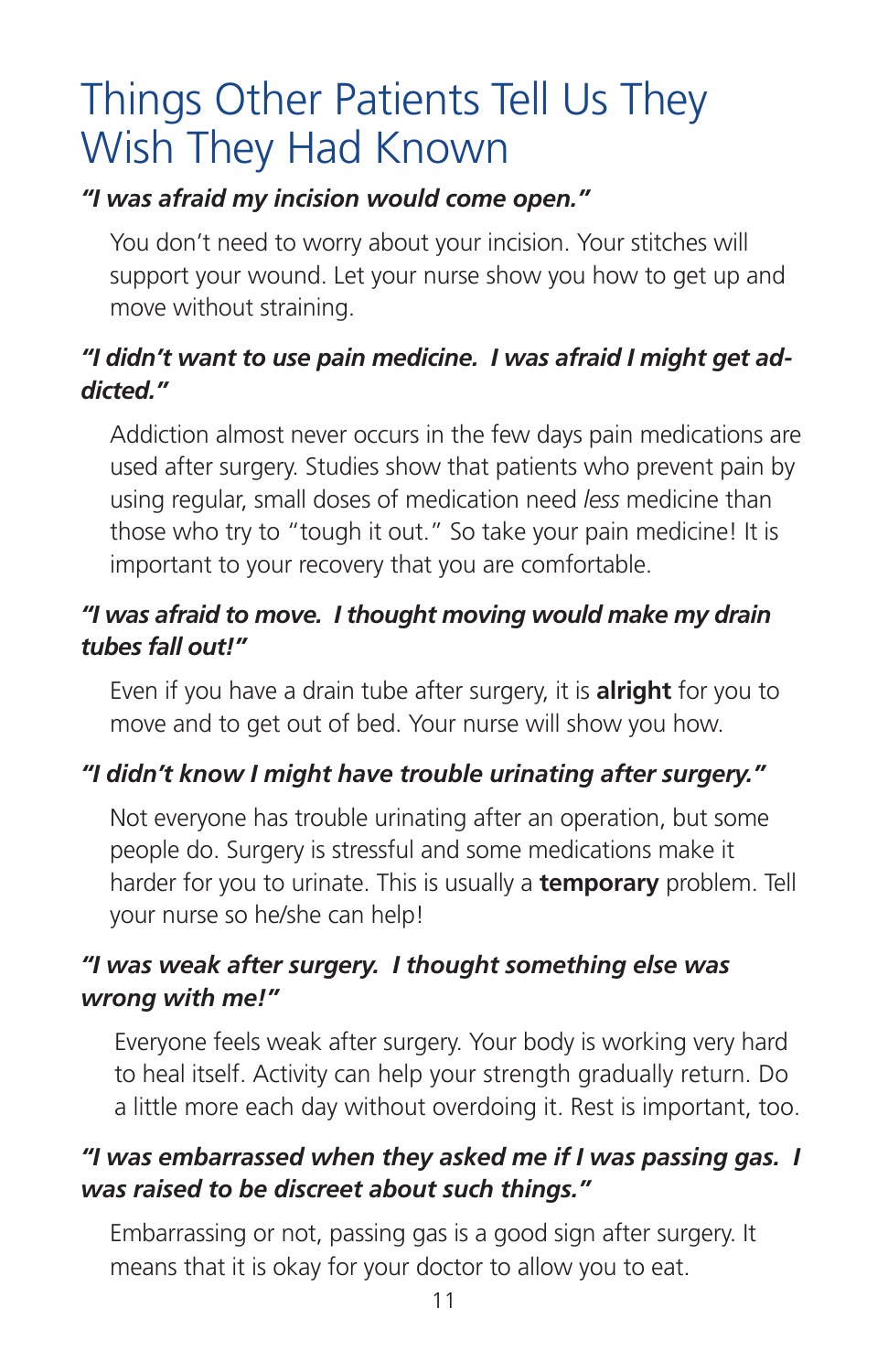Your nurse will also ask you about bowel movements. Constipation is common after surgery because you are not as active as usual. Pain medicines can also cause constipation, so be sure to take stool softeners as directed.

# Advance Directives

By federal law, hospitals must document if you have an Advance Directive and offer you information about them. Advance Directives are legal documents that allow you to state your choices for health care and to name someone to speak in your behalf if you become unable to express your wishes.

### What choices do you have?

You have an Advance Directive—We would like to have a copy to put in your chart. If you do not have it with you now, your family may bring it later. You can tell us generally what your Advance Directive says and we will document your wishes in your chart. (If you already have given us one on a previous visit, let us know and we will add it to your current chart.)

You do not have Advance Directives, but are interested in knowing more—You may even wish to complete one. Let us know; we have forms available and experts who can help answer questions.

You do not have Advance Directives and you do not wish to think about or deal with it now—This is all right too; just tell our staff your wish.

Thank you for reading and understanding this requirement. This is a sensitive topic with many important choices. Please ask us if you need more information or just wish to talk about Advance Directives.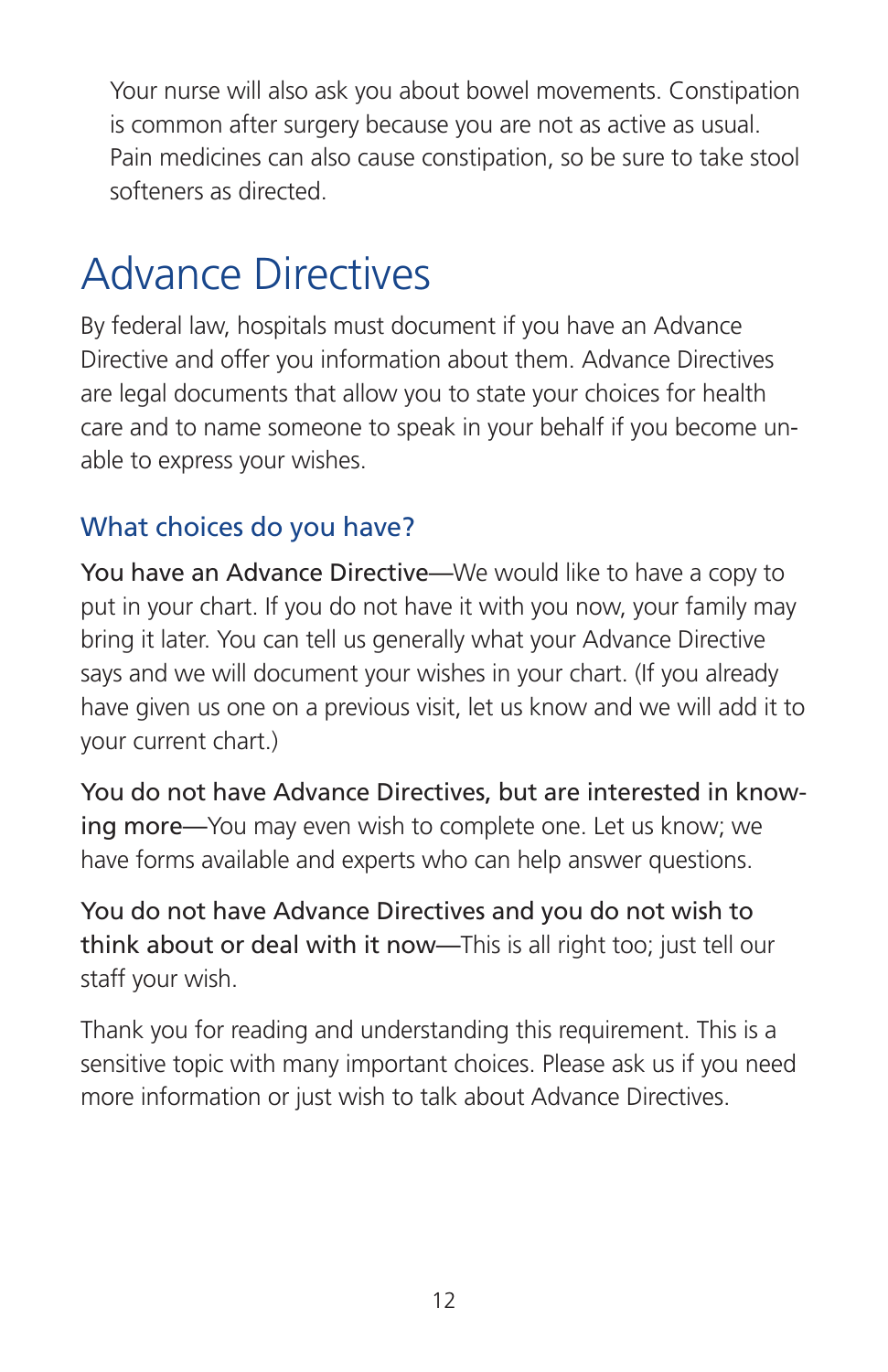# **Notes** ÷.